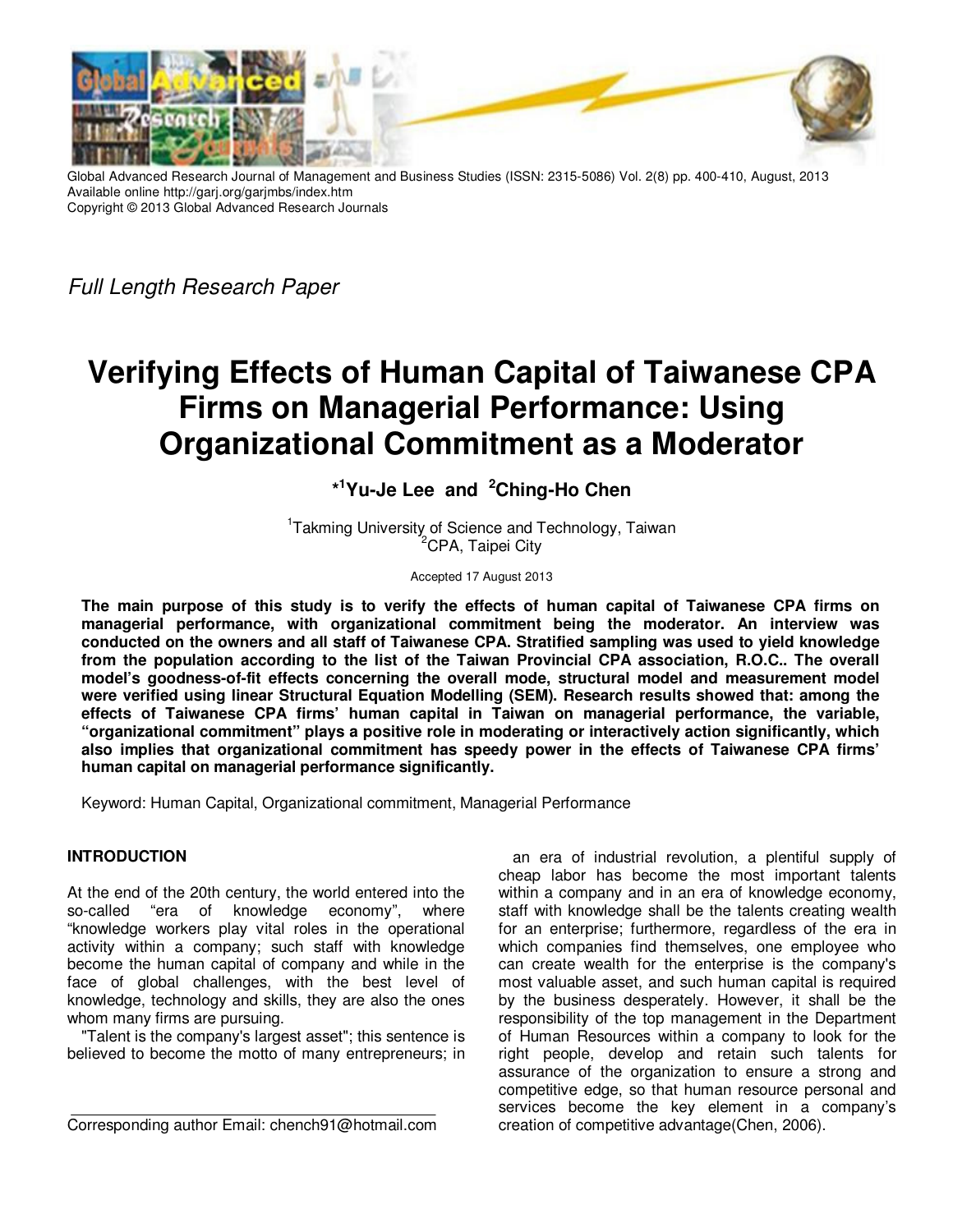From the perspective of managerial accounting, strategic integration becomes more and more important, and it has gradually deviated from the traditional single type of performance evaluation criteria, going toward a composite performance scale linking the critical success factors of each level in an organization (Kaplan, 1984; Johnson, 1999; Hall, 1990). Four dimensions of the Balanced Scorecard (BSC), in addition to its maintaining traditionally financial performance indicators, also have additions of three dimensions of non-financial performance indicators such as the customer, internal processes, innovation and learning; such four dimensions shape an organization's vision and strategy into a brand new measurement system by objectives and measures where these are the main keys of motivation in future competitiveness.

In addition, in order to increase the human capital, a company shall consider employees as internal customers who should be respected and have attention paid to them, as well as build loyalty and make them willing to give every effort in the contribution of the company and organization; besides, through internal marketing, a company can develop product lines meeting the needs of employees for the effect of attracting and motivating others, such as supervisors' support in the work and training, etc., so as to seek ways to enhance performance in the organizational and individual work, enabling employees to achieve organizational expectations.

In summary, the owners and all staffs of Taiwanese CPA firms served as the subjects in the interview. The author, with findings reflected in the literature, built a research model for verification in order to grasp its goodness-of-fit. Accordingly, the specific purposes of this study are as follows:

1. To verify and understand whether the human capital of Taiwanese CPA firms has positive and significant effect on the managerial performance.

2. To verify and understand whether organizational commitment of Taiwanese CPA firms has a positive and significant effect on the managerial performance.

3. To verify and understand whether the human capital of Taiwanese CPA firms and organizational commitment has an interactive effect on the managerial performance positively and significantly.

## **Literature review**

The section in this study is to understand any correlation between previous findings and the topic of this study. The hypothesis was deduced and the framework of this study was built from the literature review. Theories and studies relevant to this study are stated as follows:

Human Capital

Roos, Roos, Edvinsson and Dragonetti (1998) suggested that the value of human capital is created from the

investment in knowledge, skills and expertise.

Edvinsson and Malone (1997) considered that intellectual capital is composed of manpower, system and market; the human capital is mainly composed of staff's knowledge, skills and experience.

Davenport (1999) considered that the human capital includes innate ability, experience, nurtured skills, attitude and behavior

Mayo (2001) defined human capital and the characteristics as: Human capital is a kind of talent, knowledge, skills and network; the foregoing features have abilities to achieve organizational overcome and develop potentiality. Besides, he also considered that human capital also consists of individual motive, vision and leadership.

Hitt, Bieman, Schimizu and Kochhar (2001) considered that the human capital usually can be reflected by virtue of individual education, experience and special skills.

Gerald, Matthew, Zafar, Judy and Joyce (2002) considered that the human capital is organized by knowledge, skills, competence, attitude and experience for achievement of organizational mission; besides, it also consists of an organization's competence to recruit and retain talent individuals.

Lepak and Snell (2002) divided the human capital into four types with the value and uniqueness as the dimensions, which are (Chen, 2006):

(1) Knowledge-based human capital: When staff is capable of creating value and bringing competitiveness to the company, the company will prefer internal development; besides, when the staff are core to the competitiveness, in order to expand the behavior scope of the staff and increase their motivation in learning special skills within the company, the company would place more emphasis on the employment relationship with the organizational focus; furthermore, in order to support or create such relationship, the company would rely on its nurturing staff investment and maximizing the interests of investment in the human capital by a promise-based human resource system; hence, more or less of the productivity within a company is significantly connected with how much employee's promise was focused in such a system.

(2) Job-based human capital: An employee with sophisticated experience selected from the HR market can save significant capital in development obviously, and obtain multiple abilities to enter the market expediently for benefit of the investments.

(3) Contracting human capital: A company can subcontract those works with fewer contributions to the competitiveness relatively such as administrative works, documentation, or internal basic level of works and so on. Therefore, the company can focus on the skills which are helpful to the development of a company's competitive advantage.

(4) Alliance human capital: This kind of human capital furnishes a kind of consolidated mode in the employment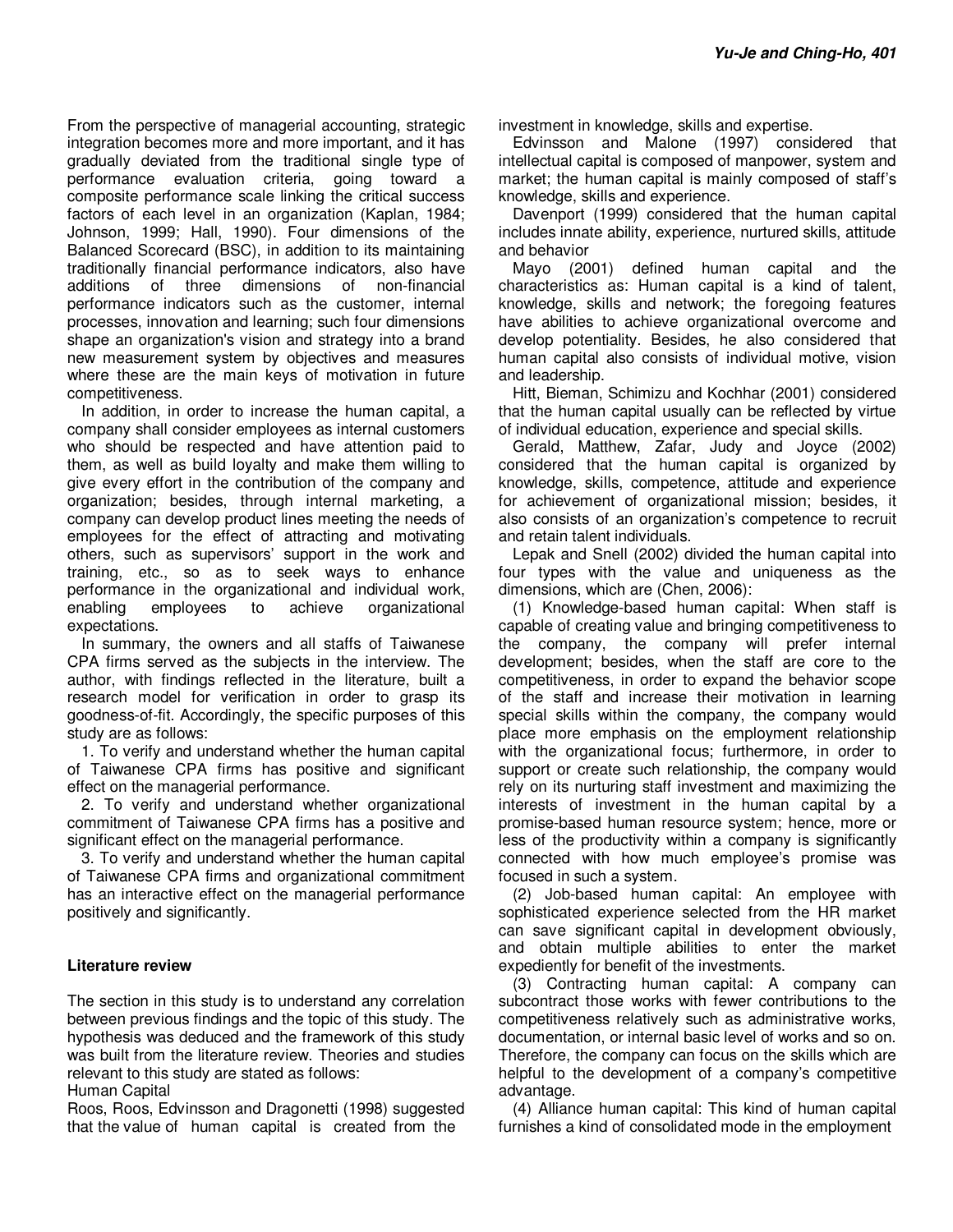where internalization and externalization are mixed and any issues arising out of this are solved (such as expenses being too high).

Indicated from the above, in this study, the human capital was conceptually defined as "the human capital is organized by knowledge, skills, competence, attitude, and experience required for accomplishment of organizational missions. A staff member within such an organization is the individual unit of the human capital; the organization has to conduct the deployment of duties so as to utilize the human capital effectively". In addition, concerning the human capital dimension, four categories divided by Lepak and Snell (2002) were used for measurement of dimension.

# **Organizational commitment**

The concept of organizational commitment was derived from The Organization Man by Whyte (1965), who described the organization man as one that "not only works for the organization, but also belongs to it." (Tsai, 2001). Moreover, organizational commitment is a key factor for understanding employees' work behavior inside the organization.

Organizational commitment can be considered the relative intensity of an individual's recognition of, and dedication to, the organizations' goals and missions (Porter, Steers, Mowday and Boulian, 1974). Not only does it improve the solidarity among employees and the organization that hires them, it also creates a specific sense of pride for those belong to the organization (Jaworski and Kohli, 1993); besides, Mowday, Porter and Steers (1982) considered that individuals with outstanding performance have good interaction and effects with each other through organizational commitment and connection.

Price and Mueller (1986) considered that organizational commitment is a kind of loyalty reflected to the organization and a kind of dependence to the organization; it also considered costs related to the departure from the organization, which is a kind of obligation kept therewith (Meyer and Allen, 1990). Scholars have differed in the definition for such organizational commitment viewing varied theories and directions in the research.

Mowday et al. (1982) further named such three inclinations as value commitment, retention commitment and effort commitment in the study of questionnaire survey for public sector entities.

In their study on employees of psychologist's training centres, Porter, Steers, Mowday and Boulian (1974) concluded that organizational commitment is the degree of an individual's recognition of, and dedication to, a specific organization. They argued that members generally show three inclinations regarding the organization they belong to: (1) strong belief and

acceptance of the organization's goals and values; (2) the longing for staying a part of that organization; and (3) the willingness to work in that organization's best interest. Meyer and Allen (1991a) said the foundation on which organizational commitment is defined can be explained in three aspects: (1) affective attachment; (2) attachment due to the perceived cost; and (3) attachment due to moral factors such as obligations and rules. Mayer and Allen (1991b) named the three findings as affective commitment, continuance commitment and normative commitment, respectively.

Robbins (2001) considered organizational commitment an attitude toward work, which is the degree of an employee's recognition of a specific organization and its goals, as well as how much he/she wishes to maintain the relationship with fellow organization members.

Wu (1993) underscored the importance of how much an individual identifies with his/her organization and shows commitment/loyalty toward it. The higher degree of commitment, the more eagerly an individual considers him/herself an integral part of the organization.

Hsieh (1999) argued that the organizational commitment is the degree of subjective feelings or emotional responses of an individual member with regard to various situations/dimensions of his or her organization.

According to Chen and Yu (2000), organizational commitment is an attitude/behaviour displayed by an organizational member who approves of the organization's objectives, feels proud of being part of the organization, behaves in loyalty to the organization, and expresses willingness to strive toward organizational goals.

According to the findings of the study made by Tsai (2007), the main factor to the effect on the value, quality or quantity of work contributions behind an accounting staff member is the attitude such person upholds of his/her recognition to the organization. Such attitudes are mainly based on the degrees of his satisfaction in the promotion of position, remuneration and praise, company policy and the implementation method, technical guidance and supervision, as well as the satisfaction to interpersonal relationship.

In summary, the definitions of organizational commitment vary depending on the research approaches, subjects and purposes, but the above-mentioned scholars all agreed that an individual's approval of, and dedication to, an organization is an important concept behind organizational commitment. Many Taiwanese studies were conducted using the retention commitment, value commitment and effort commitment (Mowdady et al., 1982) as major dimensions (Ding, 2000). The three dimensions have been proven highly valid in measuring organizational commitment. This study's author, therefore, adopts the definition proposed by Mowdady, et al. (1982) to conceptually define organizational commitment as "the degree of members' approval of organizational goals and values, and how much they are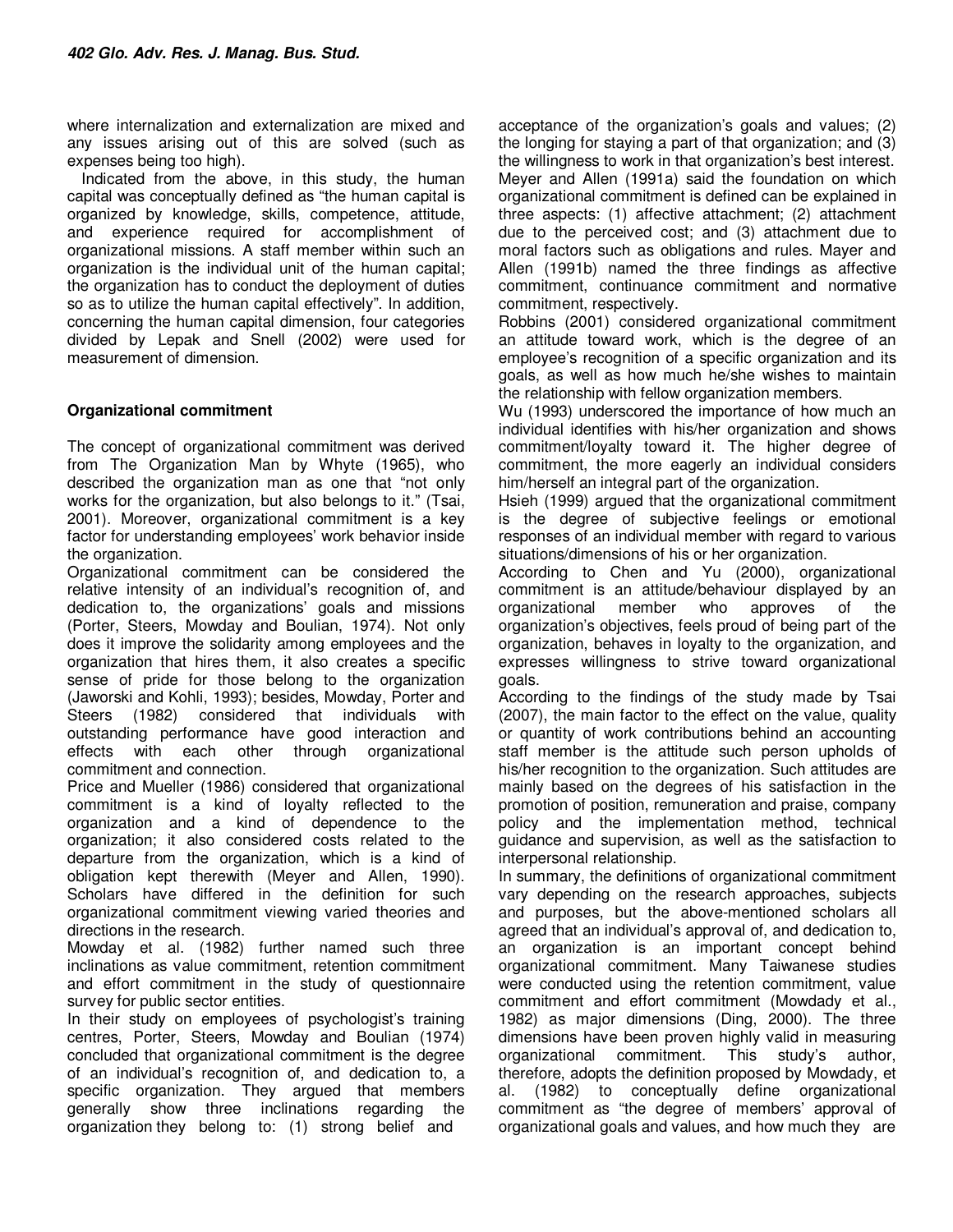willing to work extraordinarily hard to help the organization accomplish its goals" (Hsieh, 2006).

As suggested by Mowdady et al. (1982), organizational commitments are categorized and defined in this study as: (1) retention commitment (2) value commitment and (3) effort commitment, which operational definition is as the followings: (1) value commitment: an organizational member's faith in, and genuine acceptance of, organizational goals and values; (2) effort commitment: a member's willingness to seek the organization's best interests and make considerable efforts in this regard and (3) retention commitment: it refers to the staff's desire to maintain his identity as the member within an organization.

## **Managerial Performance**

Russo and Fouts (1997) suggested that the indicators or variables in the assessment of managerial performance are mostly based on Return on Assets (ROA) and Return on Sale (ROS).

Li (2005) suggested that the company's managerial performance is the measurement indicator based on variables of financial performance that such variables consist of:

(1) ROE: refers to the managerial performance assessed by ROE after tax before interest generated from all assets used by the company for measurement. Therefore:

ROA

=  $\{ \, Net\ after - tax\ profit + Interest \times (1 - Tax\ rate) \}$ Average gross asset  $=$  Net af ter  $-$  tax prof it margin  $\times$  Asset turnover

(2). EPS: It indicates profitability reflected in each share; expressed as:

EPSW weighted average

=  $Net$  after  $-$  tax profit  $-$  Preferred stock dividends Average number of outstanding common stock shares

Chung (2009) utilized ROE, Net Profit Margin, Total Asset Turnover and FLM as the measurement indicators.

Furthermore, there is a massive amount of previous studies on the measurement dimensions of organizational performance. Since the benefits of organizational performance will eventually be fed back to the financial dimension, most scholars adopt financial performance as one of the measurement indicators. In an environment characterized by convenient means of information delivery and fast-changing markets, nevertheless, a company nowadays shall never solely rely on financial performance for survival and competitiveness. That is to say, it is impossible to sufficiently gauge organizational performance using financial performance as the sole indicator (Ling and

Hong, 2010).

Moreover, Ling and Hong (2010) argued that organizational performance is the sum of accomplishments attained by all businesses/departments involved with an organizational goal within a given period of time, with the goal either meant for a specific stage or on the overall extent.

Kaplan and Norton (1996) emphasized that for the sake of achieving a strategic target, a company shall not rely on the financial dimension excessively where financial and non-financial dimensions shall be needed simultaneously. In other words, the measurement of financial performance shall derive from a company's financial dimension and non-financial dimension, which shall consist of: (1) Customer Perspective; (2) Internal procedural dimension and (3) Learning and Growth Perspective.

Summarized as above, the "conceptual definition" for "company's Managerial Performance" was generated from the study herein referring to studies made by Ling and Hong (2010), which was: For the sake of achieving a specific stage or the overall objective, the performance that each relevant undertaking or sector within the organization shall accomplish within a period of time. Besides, among the "financial dimension" and "nonfinancial dimension" applied from the dimension of balanced scorecard suggested by Kaplan and Norton served as the measurement dimension for company's Managerial Performance, the financial dimension designated each shareholder's ROE and EPS to be the measurement indicator; non-financial dimension shall consist of three dimensions including (1) Customer Perspective; (2) Internal Procedural Dimension; and (3) Learning and Growth Perspective.

## **Effects of Human Capital on Managerial Performance**

Chen (2008) considered that the human capital aggregated in small-to-medium enterprises or the top management team shall have positive effect in the enhancement of the spirit of entrepreneurship and performance, while it shall be the mediating effect brought between the human capital and the spirit of entrepreneurship having direct influence on the organizational performance instead of practices regarding human resource management with outstanding performance.

Hsieh (2011) considered that in the human capital dimension, international CPA firms have more effect on the Managerial Performance than non-international CPA firms do.

Chen (2011) suggested that the human capital investment shall have a certain level of efficiency on organizational financial performance, while it shall have a deferred effect, that is, a higher level behind the human capital investment, on better performance the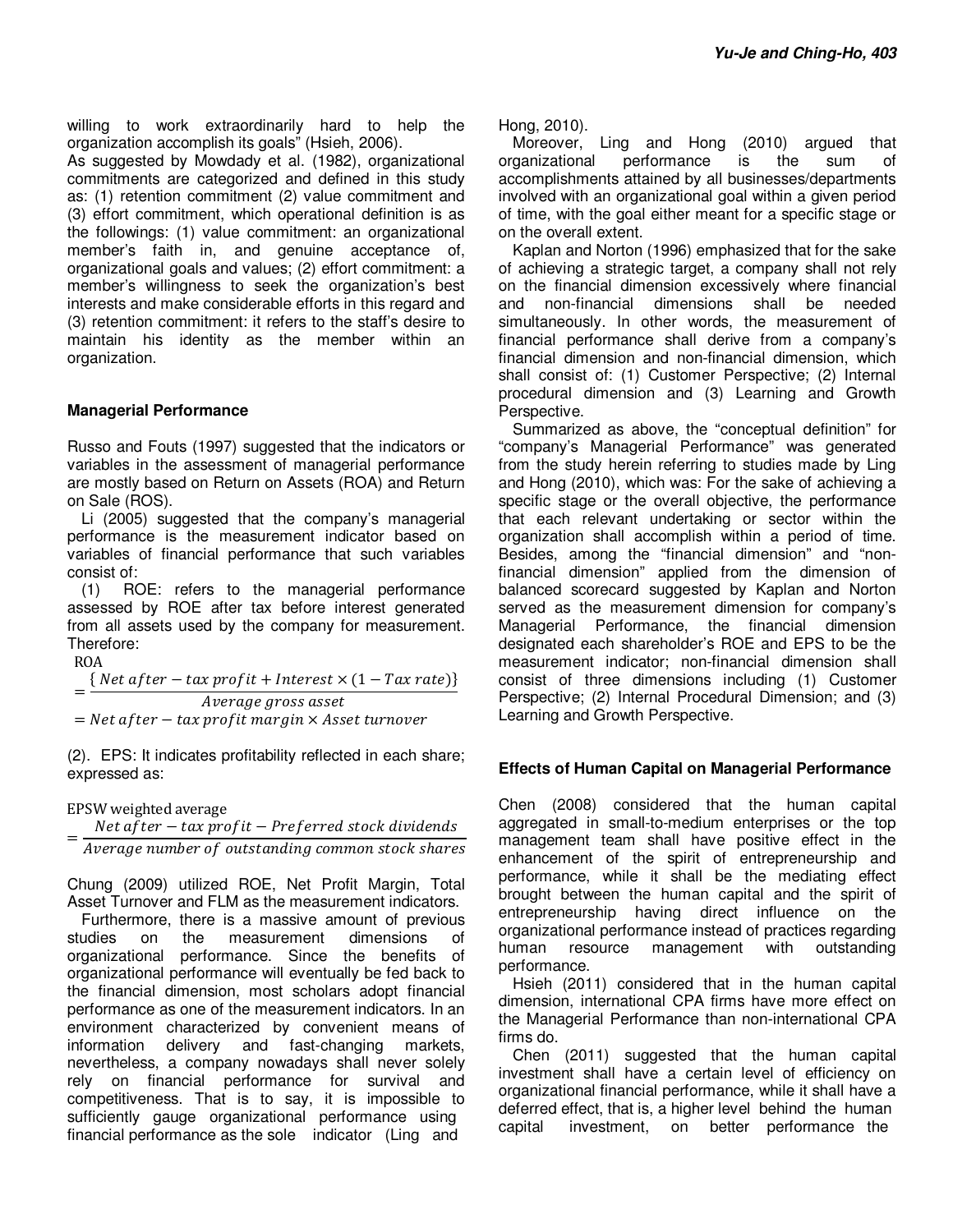Research Framework



**Figure 1**. Research Framework of This Study

**Table 1.** The results of CMV test

| <b>Model</b>            |                   | DF         | ^``           | $\Delta DF$ |       |
|-------------------------|-------------------|------------|---------------|-------------|-------|
| Single<br>Factor        | 458.610           | 209        | $\sim$<br>◠◂⊏ | ∼∼          | 0.003 |
| Multi-<br><b>Factor</b> | റററ<br>543<br>.uu | 100<br>ے ∟ |               | <u>_</u>    |       |

**Table 2**. Number of Questionnaire Items under each 'Implicit Variable' and 'Observable Variable'

| <b>Implicit Variables</b>                      | <b>Explicit Variables</b> | <b>Total Number of Questionnaire Items Referential Sources</b> |                        |  |
|------------------------------------------------|---------------------------|----------------------------------------------------------------|------------------------|--|
|                                                | Knowledge-based           |                                                                | Lepak and Snell (2002) |  |
|                                                | Job-based                 |                                                                |                        |  |
| Human Capital (X)                              | Contracting               |                                                                |                        |  |
|                                                | Alliance                  |                                                                |                        |  |
| Organizational commitment(Retention commitment |                           |                                                                |                        |  |
| Mo)                                            |                           |                                                                | Mowdady et al (1982)   |  |
|                                                | Effort commitment         |                                                                |                        |  |
| Managerial Performance (Y)                     | Financial Dimension       |                                                                | Kaplan & Norton (1996) |  |
|                                                | Non-financial Dimension   |                                                                |                        |  |

organizational finance shall present.

Luo (2011) mentioned in an article titled "The Association between Human Capital and Operating Performance for Partnership Accounting Firms", "human capital" and an employee's "educational background", "experience", "advanced studies" and "salary" are all factors to the effects of a CPA firm's Managerial Performance. Indicated from the empirical results, (1) the better an employee's educational background presented in a CPA firm, the better the Managerial Performance; (2) the richer an employee's experience presented in a CPA firm, the better the Managerial Performance; (3) the more expense invested in an employee's advanced studies, the better the Managerial Performance; and (4) the more salary the employee in the CPA firm earns, the better the Managerial Performance.

Even though some subjects discussed in these studies are classified within the scope of differentiated industry or scale, similar perspectives remain; hence, the study extrapolates the following hypothesis:

Hypothesis 1 (H1): Human capital has a significant and positive effect on Managerial Performance.

#### **Effects of Organizational Commitment on the Managerial Performance**

Chuang (2008) suggested in an article entitled "The Perceived Environmental Uncertainty, Management Accounting Systems and Managerial Performance: The Study on the Moderating Role of Organizational Commitment" that a manager's perceived environmental uncertainty, under high level of organizational commitment, shall be able to regulate the effect of usefulness of perceived MAS information displayed on the management performance.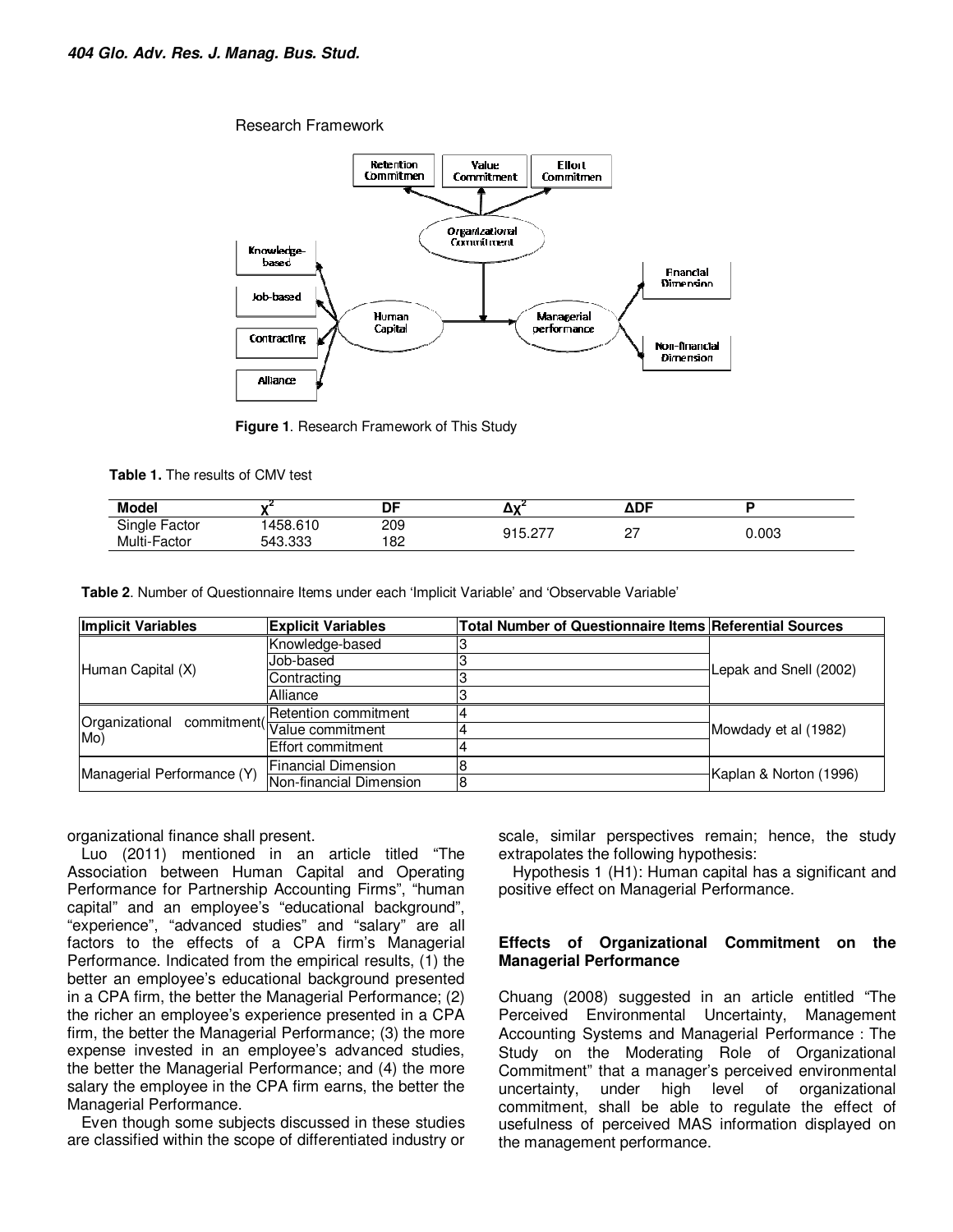**Table 3.** Judgment Indicators in the Measurement Model Standardized Regression Weights: (Group number 1 - Default model)

| Unobservable/implicit<br>variables      | Observable/explicit Factor<br>variables                                                          | loading      | Composite<br>Reliability, C. R. | Cronbach's $\alpha$ | Variance<br>Average<br><b>Extracted, AVE</b> |
|-----------------------------------------|--------------------------------------------------------------------------------------------------|--------------|---------------------------------|---------------------|----------------------------------------------|
| Human Capital<br>(X)                    | X <sub>1</sub> C<br>X <sub>2</sub> C                                                             | .834<br>.833 | .841                            | .832                | .672                                         |
| Organizational commitment   M1C<br>(Mo) | M <sub>2</sub> C                                                                                 | .831<br>.833 | .832                            | .813                | .664                                         |
| X*Mo                                    | X <sub>1</sub> C <sup>*</sup> M <sub>1</sub> C<br>X <sub>2</sub> C <sup>*</sup> M <sub>2</sub> C | .901<br>.912 | .881                            | .874                | .751                                         |
| Managerial Performance<br>(Y)           | Y <sub>1</sub> C                                                                                 | .834         | .833                            | .821                | .671                                         |

**Table 4.** Estimated Values for Discriminated Validity within the Confidence Interval

| <b>Parameter</b> | <b>Estimate</b> | $4+2\sigma$ |       | <b>Bias-corrected</b> |              | <b>Percentile method</b> |              |
|------------------|-----------------|-------------|-------|-----------------------|--------------|--------------------------|--------------|
|                  |                 | Lower       | Upper | Lower                 | <b>Upper</b> | Lower                    | <b>Upper</b> |
|                  | 461             | .362        | .571  | .352                  | .561         | .372                     | .592         |
| Mo               | 483             | .382        | .584  | .37 <sup>1</sup>      | .572         | .373                     | .583         |
| X*MO <b>≦</b>    | .591            | .484        | .692  | .482                  | .673         | .484                     | .691         |

**Table 5.** Path Analysis Results of Structural Model

| Path Coefficients between Implicit Variables |               |                                 |             | Estimate | S.E. | C.R.   | P     | Label |
|----------------------------------------------|---------------|---------------------------------|-------------|----------|------|--------|-------|-------|
| Human Capital (X)                            | $\rightarrow$ | Managerial<br>(Y)               | Performance | .461     | .032 | 14.406 | $***$ | a     |
| Organizational<br>commitment (Mo)            | $\rightarrow$ | Managerial<br>Performance(Y)    |             | .483     | .036 | 13.412 | $***$ | b     |
| X*Mo                                         | $\rightarrow$ | Managerial<br>(Y)               | Performance | .591     | .043 | 13.744 | $***$ | с     |
| Χ                                            | $\rightarrow$ | X <sub>1</sub> C                |             | .863     | .142 | 6.077  | $***$ |       |
| X                                            | $\rightarrow$ | X <sub>2</sub> C                |             | .872     | .131 | 6.654  | $***$ |       |
| Mo                                           | $\rightarrow$ | M <sub>1</sub> C                |             | .843     | .134 | 6.291  | $***$ |       |
| Mo                                           | $\rightarrow$ | M <sub>2</sub> C                |             | .822     | .132 | 6.227  | $***$ |       |
| X*Mo                                         | $\rightarrow$ | X <sub>1</sub> M <sub>1</sub> C |             | .844     | .073 | 11.561 | $***$ |       |
| X*Mo                                         | $\rightarrow$ | X <sub>2</sub> M <sub>2</sub> C |             | .893     | .071 | 12.577 | $***$ |       |
| Υ                                            | $\rightarrow$ | Y <sub>1</sub> C                |             | .831     | .038 | 21.868 | $***$ |       |
| Υ                                            | $\rightarrow$ | Y <sub>2</sub> C                |             | .842     | .037 | 22.758 | $***$ |       |

Note: \* indicates P<0.05; \*\* indicates P<0.01; \*\*\* indicates P<0.001

Huang (2010) considered that the higher the degree of satisfaction accounting personnel showed on their work, the higher the organizational commitment, while such degree of satisfaction and organizational commitment shall have both positive effects on the job performance indicating that the more accounting personnel are satisfied with their job, the higher the organizational commitment.

Chang (2012) mentioned the significantly positive correlation between organizational commitment and organizational performance in "A Study on Organizational Culture, Organizational Performance, Job Stress and Organizational Commitment for Public Sector."

Hong (2012) suggested that organizational commitment has significant effect connected to the job performance.

From the above, the following hypothesis is inferred:

Hypothesis 2 (H2): Organizational commitment has positive effect on Managerial Performance.

The following hypothesis is derived from the discussions above:

H2: Organizational commitment exerts a significant and positive effect on managerial performance..

#### **Effects of Human Capital and Organizational Commitment on Managerial Performance**

Chiu (2008) suggested that organizational commitment has influence on employee's behavior and attitude, and the critical key to a company's Managerial Performance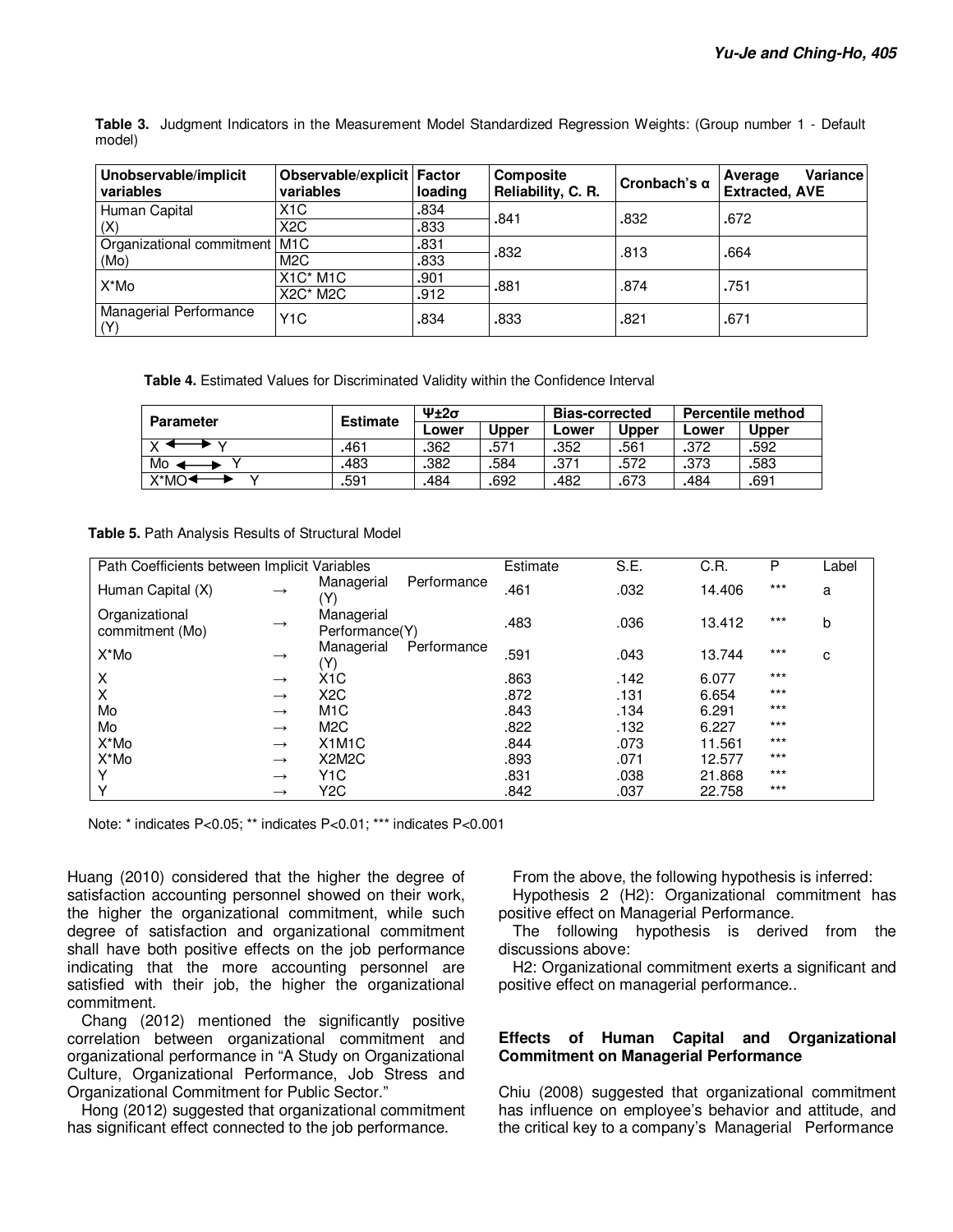Table 6. Coefficients<sup>a</sup> of Determination

| Coefficients of Determination                                | $R^4$ |
|--------------------------------------------------------------|-------|
| Human Capital (X) on Managerial Performance (Y)              | 0.212 |
| Organizational commitment (Mo) on Managerial Performance (Y) | 0.233 |
| X*Mo on Managerial Performance (Y)                           | 0.349 |

**Table 7.** Assessment of Fit of the Overall Model

| Determination index             | $\mathbf{v}$ | DF | GFI               | ۱GFI<br>n | <b>NFI</b> | CFI      | <b>RMR</b> | <b>RMSEA</b> |
|---------------------------------|--------------|----|-------------------|-----------|------------|----------|------------|--------------|
| $- \cdot$ .<br><b>Fit value</b> | 705<br>.     |    | Q1Q<br>ບ.ບ<br>. . | 0.904     | 0.903      | ـ 904. ل | 0.035      | 0.031        |

is dependent on how much the contribution the employee makes might affect Managerial Performance, then, organizational assessment of employee's performance is through the awards and incentive procedures where organizational commitment, human capital and award and incentives system are connected with the company's Managerial Performance closely.

In addition, indicated from the studies referred to the above two sections, whether the human capital and organizational commitment have multiple effect or synergy on Managerial Performance is a critical topic worthy to be discussed and explored; hence, this study derives the third hypothesis as follows:

Hypothesis 3 (H3): Human capital and organizational commitment have positively and interactively significant effect on Managerial Performance.

## **RESEARCH METHOD**

Research hypotheses and a conceptual research framework were derived from the above-mentioned research motives, objectives, and literature review, as shown in Figure 1.

## **Designing the questionnaire and the CMV test**

## **Designing the questionnaire**

Consisting of observable dimensions mentioned earlier, the questionnaire was designed on the basis of multidimensional measurement and all answers were measured on a 7-point Likert Scale, with 7 being Strongly Agree and 1 being Strongly Disagree. A higher score represents a greater degree of agreement, and vice versa. Further, "centralization" was applied in the figures collected from the samples; that is, the score of each question in the questionnaire deducting the sum of means was zero, so as to diminish linear overlap between independent variables and extraneous variables for facilitating the test of their interactive actions; and the mathematical formula for such "centralization" is:  $\Sigma(Yi-) = \Sigma Yi = 0$ 

The 12-item questionnaire for human capital referred by the viewpoints proposed by Lepak and Snell (2002) on the balanced scorecard shall consist of dimensional scales named "Knowledge-based", "Job-based", "Contracting" and "Alliance" for the design with 12 questions.

The 12-item questionnaire for the organizational commitment followed the perspective proposed by Mowdady et al. (1982) based on three dimensional scales that consist of "retention commitment", "value commitment" and "effort commitment".

The 16-item questionnaire for the measurement indicators of "managerial performance" followed the perspective proposed by Kaplan and Norton (1996) which shall consist of "financial dimension" and "non-financial dimension" for the design.

# **CMV Test**

This questionnaire tested issues of CMV through CFA Comparison Method; indicated from Table 1, ∆χ2 value is huge which means there are no issues of CMV in this questionnaire (Chang, 2011).

## **Method of Sampling**

This study used Stratified Sampling method and owners and all staffs were the subjects in the interview; 10 copies of expert questionnaire were given out in a pilot-test. A post-test was conducted after modifying the questionnaire in accordance with expert suggestions. Three hundred copies of the official questionnaire were given out, with 206 valid copies returned at a return rate of 68.7%.

## **Data Obtained from the Questionnaire and the Measurement System**

Linear Structural Equation Modelling (SEM) was used in a Confirmatory Factor Analysis (CFA) of this study's research framework. The questionnaire was constructed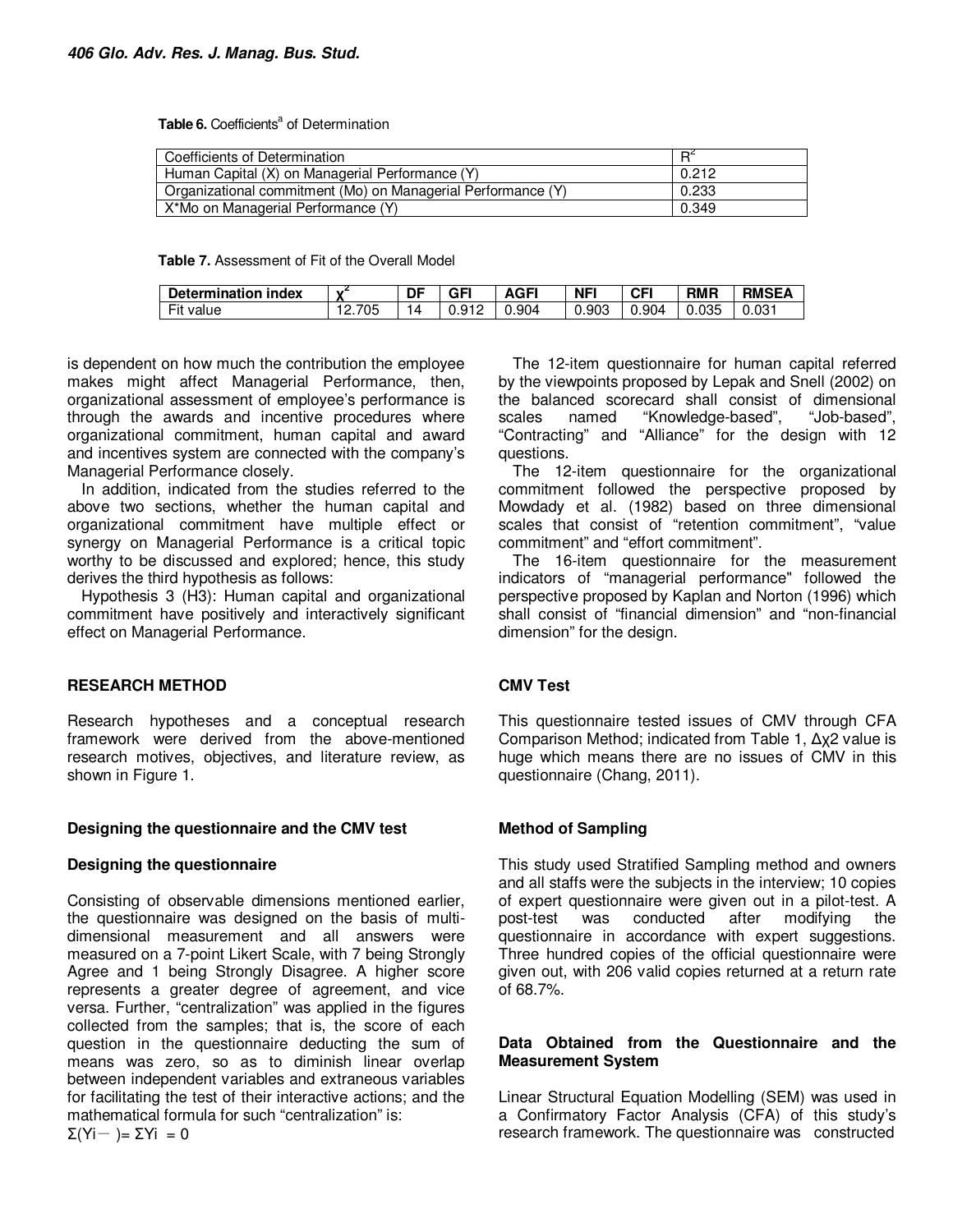

**Figure 2.** Standardized results of SEM analysis

on the basis of three latent variables, i.e., human capital, organizational commitment, and Managerial Performance; each divided into observable/explicit subvariables containing several questionnaire items. The data collected was processed to create a primary file for questionnaire compilation. As for the measurement model, this study's author employed the multi-dimension measurement to design the questionnaire but adopted the dual measurement method to ensure successful data processing by computer software (Chen, 2010). Table 2 shows the number of questionnaire items under each implicit and explicit variable, along with the referential sources.

# **RESULTS AND ANALYSIS**

## **Analysis of linear structural model**

This study's author conducted a CFA, which is an analytical approach contrary to the Exploratory Factor Analysis (EFA), on each pair of the three unobservable/latent variables (i.e., human capital, organizational commitment, and Managerial Performance). Made up of structural and measurement models, the SEM effectively addresses cause-effect relations among the implicit/latent variables. Models in this study were verified in three regards: (1) goodness-offit of the measurement model; (2) goodness-of-fit of the structural model; and (3) whether the overall model

conformed to the goodness-of-fit indices. In other words, relevant fit indices were employed to determine the overall goodness-of-fit effect of SEM (Diamantopoulos and Siguaw, 2000; Leea, 2012).

# **Analyzing fit of the measurement model**

To a large extent, factor loading is intended to measure the intensity of linear correlation between each latent/implicit variable and a manifest/explicit one. The closer the factor loading is to 1, the better an observable variable is in measuring latent variables. Since this study's reliability is supported by the fact that factor loadings for all observable variables range between 0.8 and 0.9, all observable/explicit variables in the measurement model appropriately gauged the latent/implicit ones. The Average Variance Extracted (AVE), on the other hand, gauges an implicit/implicit variable's explanatory power of variance with regard to an observable one, with the AVE value growing in proportion to the reliability and convergent validity of that particular implicit/latent variable. As a rule, AVE must be larger than 0.5 for an observable variable's explainable variance to exceed the measurement error (Fornell and Larcker, 1981). Since the factor loadings and Composite Reliability (C.R.) values in this study all exceeded 0.7, with AVE values invariably larger than 0.5, the latent/implicit variables have excellent reliability and convergent validity (see Table 3, Table 4 and Figure 2).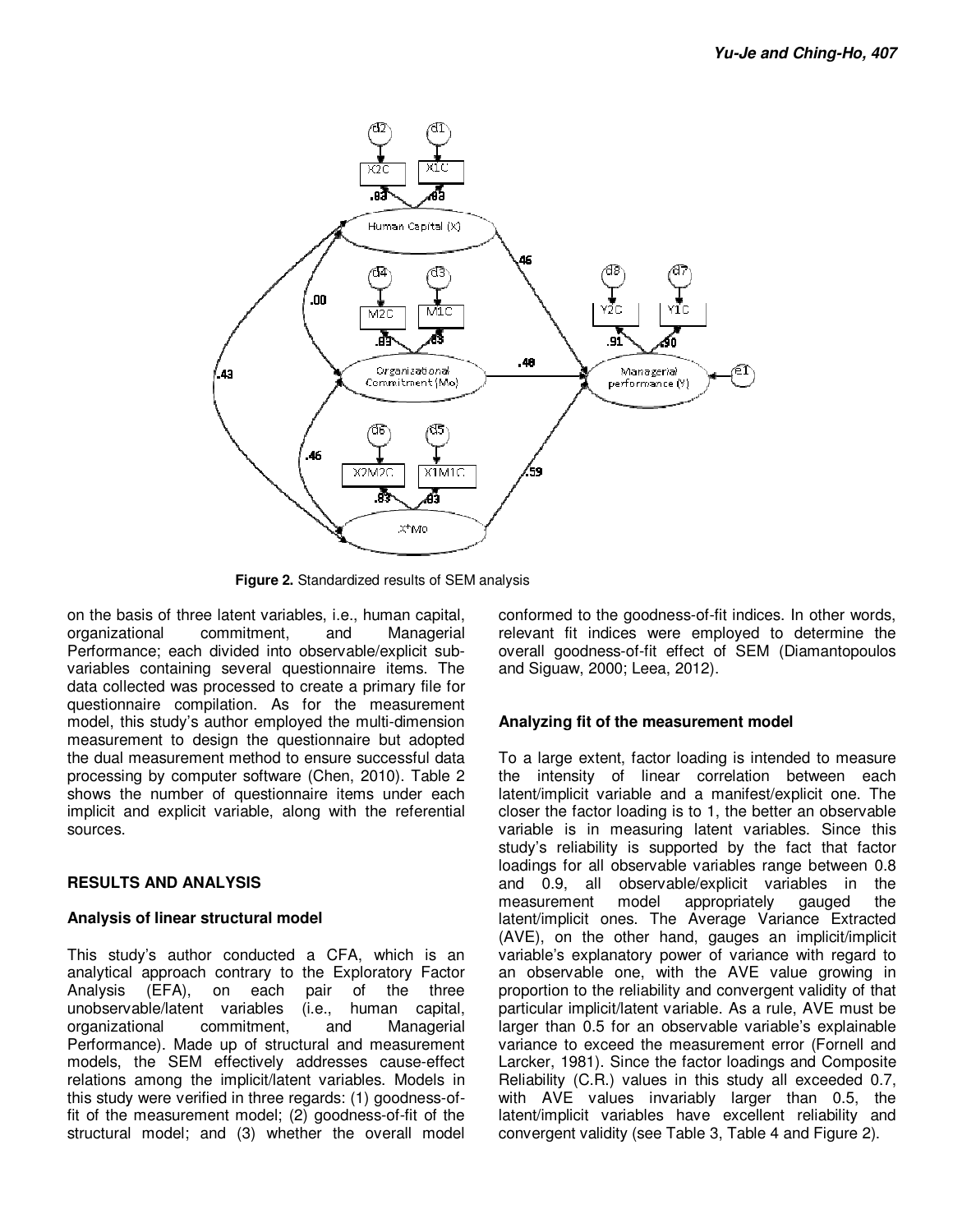| <b>Model</b>   | <b>Unstandardized Coefficients</b><br>Std. Error<br>B |      | <b>Standardized</b><br><b>Coefficients</b> |        | Sig. |
|----------------|-------------------------------------------------------|------|--------------------------------------------|--------|------|
|                |                                                       |      | Beta                                       |        |      |
| (Constant)     | 4.816                                                 | .471 | .452                                       | 10.225 | .000 |
|                | 9.753                                                 | .911 | .472                                       | 10.706 | .000 |
| Mo             | 6.884                                                 | .413 | .310                                       | 22,206 | .000 |
| 2 (Constant)   | 5.041                                                 | .551 | .453                                       | 9.149  | .000 |
| х              | 9.753                                                 | .911 | .472                                       | 10.706 | .000 |
| Mo             | 6.374                                                 | .413 | .310                                       | 15.433 | .000 |
| $X^*$ Mo $(c)$ | 15.411                                                | .528 | .591                                       | 29.188 | .000 |

**Table 8.** Coefficients<sup>a</sup> of the regression analysis and *t-test* of centralized Y for X, Mo, X\*Mo

a. Dependent Variable: Organizational Effectiveness(Y)

In this study, the discriminant validity among model dimensions is determined using the AVE method. Fornell and Larcker (1981) said there would be discriminated validity among the dimensions only when the AVE exceeds the square of correlation coefficients in each dimension. Table 4 shows the discriminant validity among this study's dimensions (i.e., corporate governance, productivity, intellectual capital, and organizational performance).

## **Analyzing fit of structural model**

## **Path analysis results of structural model**

This study's author made sure that the overall model passed the goodness-of-fit test before calculating the parameter estimates, Standard Errors (S.E.) and Critical Ratio (C.R.) results among latent variables, as shown in Table 5. Besides, indicated from Table 5, the human capital and organizational commitment (X\*Mo) has a significant interactive action on the managerial performance  $(Y)$  (c=0.591) which means the human capital may be able to consider "organizational commitment" while affecting on the managerial performance for achievement of multiplied synergy.

## **Coefficient of Determination**

The so-called coefficient of determination refers to Squared Multiple Correlation (SMC) which indicates how well an implicit independent variable explains an implicit dependent one of each implicit variable. In Table 6, each implicit independent variable has middle-to-low level of explanatory power regarding the implicit dependent ones respectively.

# **The indices of fit of the overall model**

The purpose of adopting SEM in the modeling phase of this study is to explore the relationship between unobservable variables within the structural model, to examine whether the measurement model has measurement reliability or not, and also to measure the overall goodness-of-fit effects of this study using such indices as χ2, d.f., GFI, AGFI, NFI, CFI, RMR and RMSEA. In most cases, they are χ2/d.f. <5, 1>GFI>0.9, 1>NFI>0.9, 1>CFI>0.9, RMR<0.05 and RMSEA<0.05 (Bagozzi and Yi, 1988). The goodness-of-fit of the overall model in this study is satisfying, given the fact that χ2/d.f. <5 and GFI, AGFI and NFI all exceed 0.90, with RMR smaller than 0.05, as shown in Table 7.

# **Standardized results of SEM analysis**

Figure 2 shows the overall framework resulted from computer-aided standardization (Leeb, 2011):

## **Analytical testing of path effects for the structural model**

The test of extraneous variables in this study has conducted hierarchical regression analysis first, followed by the regression analysis and t-test of centralized Y for X, Mo, X\*Mo, so as to verify whether the significance of partial regression coefficient c is established or not (i.e., whether c equals to zero or not) as shown on Table 8.

As indicated from the foregoing Table 8, the path coefficient Mo\*X for Y was 0.591; hence, Mo\*X has moderating effects on Y.

The above-mentioned analysis generated some verified results:

1. Human capital has a significant and positive effect on managerial performance significantly, with 0.461 standardized path coefficient; hence, substantiating H1. (Hypothesis substantiated)

2. Organizational commitment has a significant and positive effect on managerial performance, with 0.483 standardized path coefficient; hence, substantiating H2 .(Hypothesis substantiated)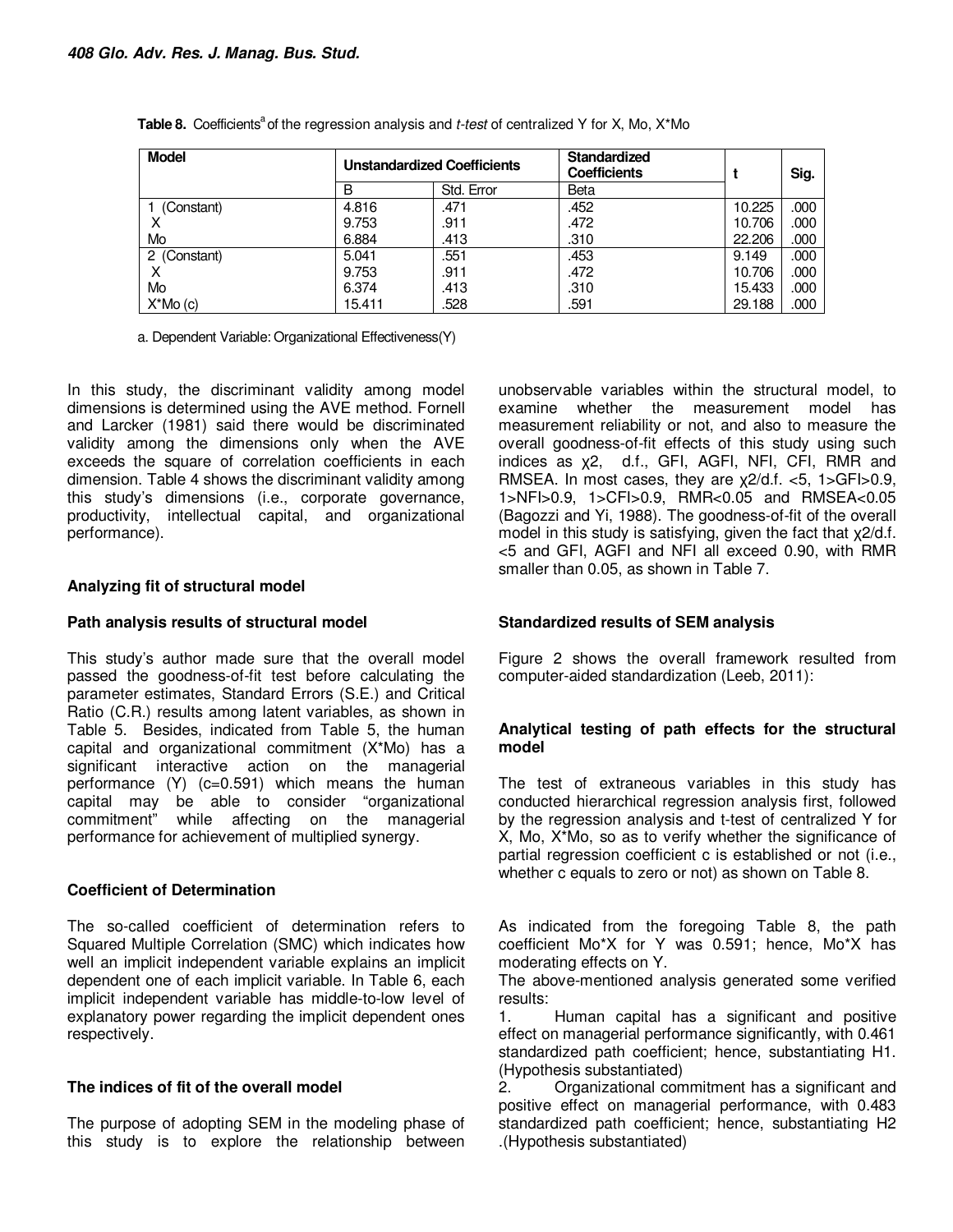3. Human capital and organizational commitment have positive and interactive effects on the managerial performance, with 0.591 standardized path coefficient; hence, substantiating H3. (Hypothesis substantiated)

#### **CONCLUSIONS AND SUGGESTIONS**

#### **CONCLUSIONS**

The following specific conclusions are derived from the afore-mentioned data analyses and results:

1. For the verification with SEM mode, the SEM constructed in the study herein had goodness-of-fit with the Measurement Model, Structure Model and overall structure, which indicated good condition of fit among these models.<br>2. For ve

For verification as to the practices:

Taiwanese CPA firms' human capital and organizational commitment have significant, positive and interactive effects on the managerial performance; in other words, the variable, "organizational commitment", referred in the study herein has positive moderating effects. Indicating what Shun-yu Chen (2010) suggested in his study, when the extraneous variables and independent variables simultaneously have significant interactive effects on the dependent variables significantly, the effects of independent variables on dependent variables or the effects of extraneous variables on dependent variables have less meaning. Besides, when 'organizational commitment' has moderating effects, both of the variables, human capital (independent variable) and organizational commitment, might not have correlation (i.e., both of the variables are independent, please refer to Figure 2).

## **CONTRIBUTIONS OF THIS STUDY**

#### **1. Innovative applications of research method**

In the Review literature as to the similar topic, most of the field used multi-regression method in the exploratory research with less consideration in the research framework of empirical factor analysis for the moderating effects behind the latent variables; the major dimension of the topic selected in this study concern the implicit variables; hence, it is more suitable for CFA and SEM and served as the measurement tool and model framework herewith; therefore, the research method used in the study is more innovative.

#### **2. The research topic with practicability**

Unlike the previous studies, which were EFA in nature, this study's author built a model according to the literature review, with the model's goodness-of-fit effects

examined subsequently. The present study, consequently, is a CFA-based one addressing topics with importance in business practice. Its research results provide a reference for further studies in relevant fields, and also for the reference of decision-makers of Taiwanese CPA firms with managerial connotations.

#### **Limitations and suggestions**

1. This study is only for the CFA mode applied in Taiwanese CPA firms; future researchers might consider verifying different industries to determine difference of fitness in the same mode.

2. Regarding the modeling for a CFA-based study like the present one, it is advisable that a simple verification model be built to avoid excessive complexity, and the subsequently poor goodness-of-fit (Chen, 2010); hence, the study herein only considered the effect of human capital on the managerial performance and organizational commitment served as the extraneous variable.

#### **REFERENCES**

Bagozzi RP, Yi Y (1988). On the evaluation of structural equation models, Journal of Academy of Marketing Science. 16(1), 74-94.

- Chang, Shu-hua (2012). A Study on Organizational Culture, Organizational Performance, Job Stress and Organizational Commitment for Public Sector, MA, Taiwan: Institute of Health Industry Management, Ching-Kuo Institute of Management and **Health**
- Chang, Wei-hao (2011). Structural Equation Modeling, Taiwan: Tingmao Publishing Co., Ltd.
- Chen, Hai-ming, Yu, Ching-wen (2000). The Relationship of Corporateculture Development on Organizational Commitment $-$ In the Employees' Viewpoint of Merged Firms, Journal of Management and Systems, 7, (2), pp. 249-270.
- Chen, Hui-Ju (2008). An Empirical Study on the Relationships among High Performance Human Resource Practices, Human Capital, Entrepreneurship, and Entrepreneurial Performance for Small and Medium Firms in Taiwan, Taiwan: Thesis, Department of Human Resource Development, National Kaohsiung University of Applied Science.
- Chen, Shun-yu (2010). Structural Equation Modeling, Taiwan: Psychological Publishing Co., Ltd.
- Chen, Yen-yen (2011). The Relationship between Human Capital and Innovation Capital to Organizational Performance, Taiwan: Graduate Institute of Human Resource Management, National Central University.
- Chen, Ying-Chuan (2006). The effects of human capital strategy and human capital on competitive advantages-An Empirical study of Taiwan business in Mainland China, Taiwan: Thesis, Department of Human Resource Development, National Kaohsiung University of Applied Science.
- Chiu, Yu-Ching (2008). The Study of Relationship among Organizational Commitment, Human Capital, Compensation Scheme and Expatriates Employees' Performance, Taiwan: Thesis, EMBA, Department of Accounting, Tamkang University.
- Chuang, Yao-kai (2008). The Perceived Environmental Uncertainty, Management Accounting Systems and Managerial Performance: The Study on the Moderating Role of Organizational Commitment, Taiwan: Thesis, NSYSU Department of Business Management.
- Chung, Teng-Hsun (2009). The Relationship between Information Disclosure and Firm Performance, Taiwan: Thesis, Business